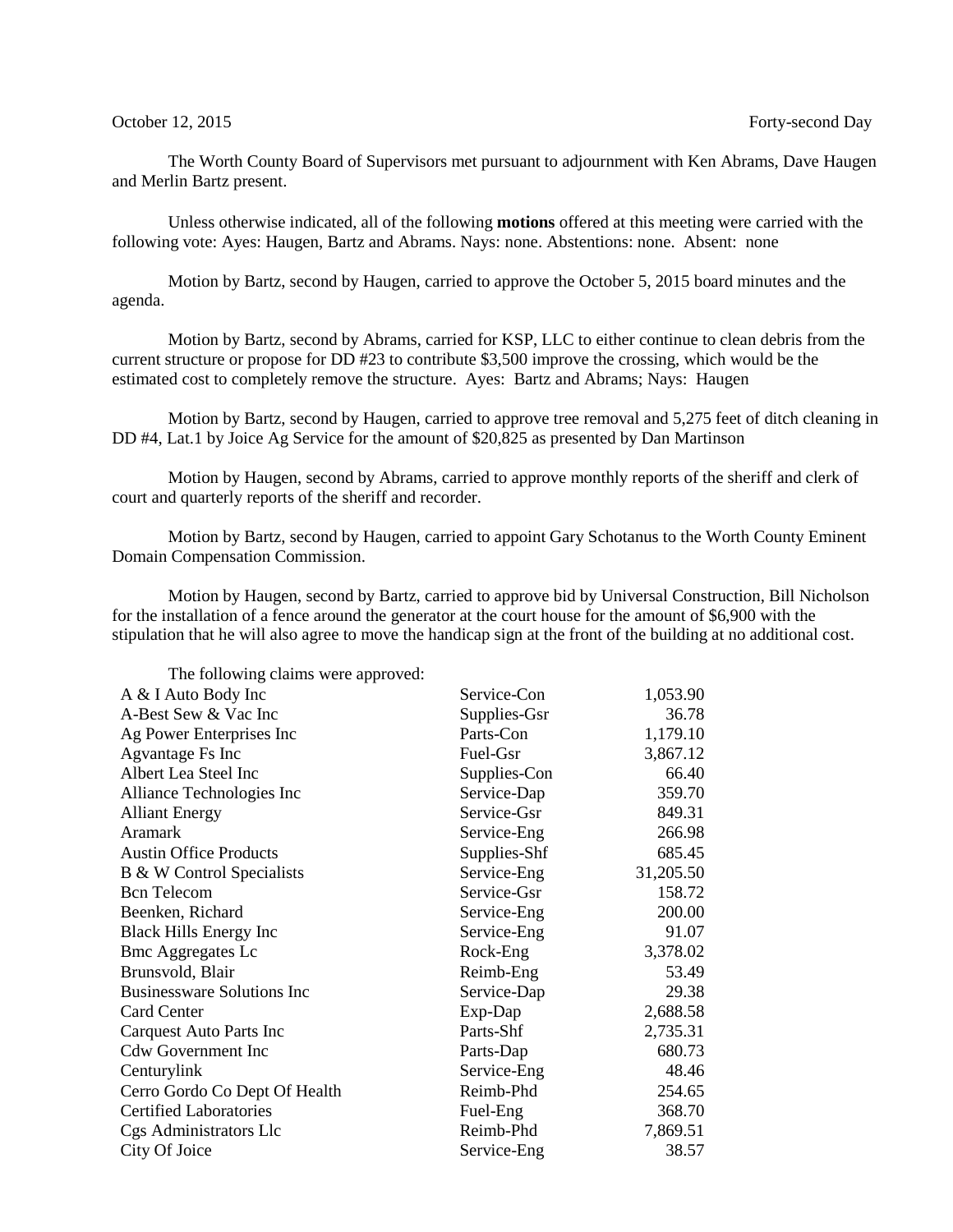| <b>City Of Kensett</b>               | Service-Eng  | 44.90     |
|--------------------------------------|--------------|-----------|
| City Of Manly                        | Service-Eng  | 51.90     |
| City Of Northwood                    | Service-Gsr  | 479.99    |
| <b>Cnh Capital Prod Plus Account</b> | Supplies-Con | 5,014.31  |
| <b>Culligan Of Mason City</b>        | Service-Gsr  | 236.00    |
| Dave Syverson Inc                    | Parts-Eng    | 1,322.35  |
| Deano's Road Dust Control            | Service-Eng  | 388.80    |
| Dorsey & Whitney Llp                 | Service-Ndp  | 4,000.24  |
| <b>Electronic Engineering</b>        | Service-Shf  | 278.09    |
| Falkstone Llc                        | Rock-Con     | 7,712.24  |
| <b>Fallgatter's Market</b>           | Supplies-Phd | 1,308.32  |
| <b>Fertile Pronto</b>                | Fuel-Eng     | 68.22     |
| Five Star Cooperative                | Parts-Eng    | 239.96    |
| Floyd & Leonard Auto Elec Inc        | Supplies-Con | 348.19    |
| Franks Repair & Towing Inc           | Service-Eng  | 126.85    |
| Greve Law Office                     | Exp-Aty      | 86.50     |
| Healthworks                          | Service-Eng  | 21.00     |
| <b>Heartland Asphalt Inc</b>         | Supplies-Eng | 2,754.69  |
| <b>Heartland Power Coop</b>          | Service-Wwt  | 1,953.81  |
| Huber Supply Co Inc                  | Supplies-Con | 158.22    |
| Ia Dept Of Natural Resources         | Fees-Wwt     | 99.00     |
| Ia Law Enforcement Academy           | Edu-Shf      | 360.00    |
| Ia Prison Industries                 | Supplies-Eng | 4,008.79  |
| <b>Interstate Batteries</b>          | Supplies-Eng | 12.00     |
| <b>Interstate Motor Trucks Inc</b>   | Parts-Eng    | 8.46      |
| Isac                                 | Edu-Trs      | 340.00    |
| J & J Machining Welding & Fabr       | Supplies-Eng | 376.84    |
| J-Mec                                | Service-Sdp  | 4,752.53  |
| Karl Emergency Vehicles              | Service-Shf  | 450.00    |
| Karr Tuckpointing Llc                | Project-Cap  | 15,898.00 |
| Knudtson, Kirby                      | Service-Shf  | 1,167.90  |
| Kuennen, Joseph                      | Service-Gsr  | 890.00    |
| Kuennen, Tina L                      | Service-Gsr  | 440.00    |
| Larsen Plumbing & Heating Inc        | Service-Shf  | 242.00    |
| Mail Services Llc                    | Service-Trs  | 247.64    |
| Marco Inc                            | Credit-Trs   | 256.13    |
| Mark's Tractor Inc                   | Parts-Eng    | 1,099.88  |
| Martin Bros Dist Co Inc              | Supplies-Gsr | 541.57    |
| Martin Marietta Materials Inc        | Rock-Eng     | 1,196.53  |
| Mediacom                             | Service-Gsr  | 1,707.57  |
| Medline Industries Inc.              | Supplies-Phd | 592.35    |
| Mireles, Sandra                      | Mileage-Mha  | 285.48    |
| Municipal Cms                        | Service-Dap  | 1,236.00  |
| Naco                                 | Dues-Org     | 450.00    |
| Napa Auto Parts                      | Parts-Eng    | 8.98      |
| Niacog                               | Service-Tra  | 709.23    |
| North Iowa Media Group               | Service-Eng  | 843.10    |
| Northwood Sanitation Llc             | Service-Gsr  | 181.50    |
| Northwood True Value                 | Supplies-Vaf | 36.41     |
| <b>Olson Trading Post Inc</b>        | Supplies-Con | 822.21    |
| Optum                                | Supplies-Phd | 79.98     |
| Pathology Assoc Of Mason City        | Service-Mex  | 250.00    |
| <b>Pitney Bowes Global</b>           | Service-Dap  | 352.68    |
|                                      |              |           |